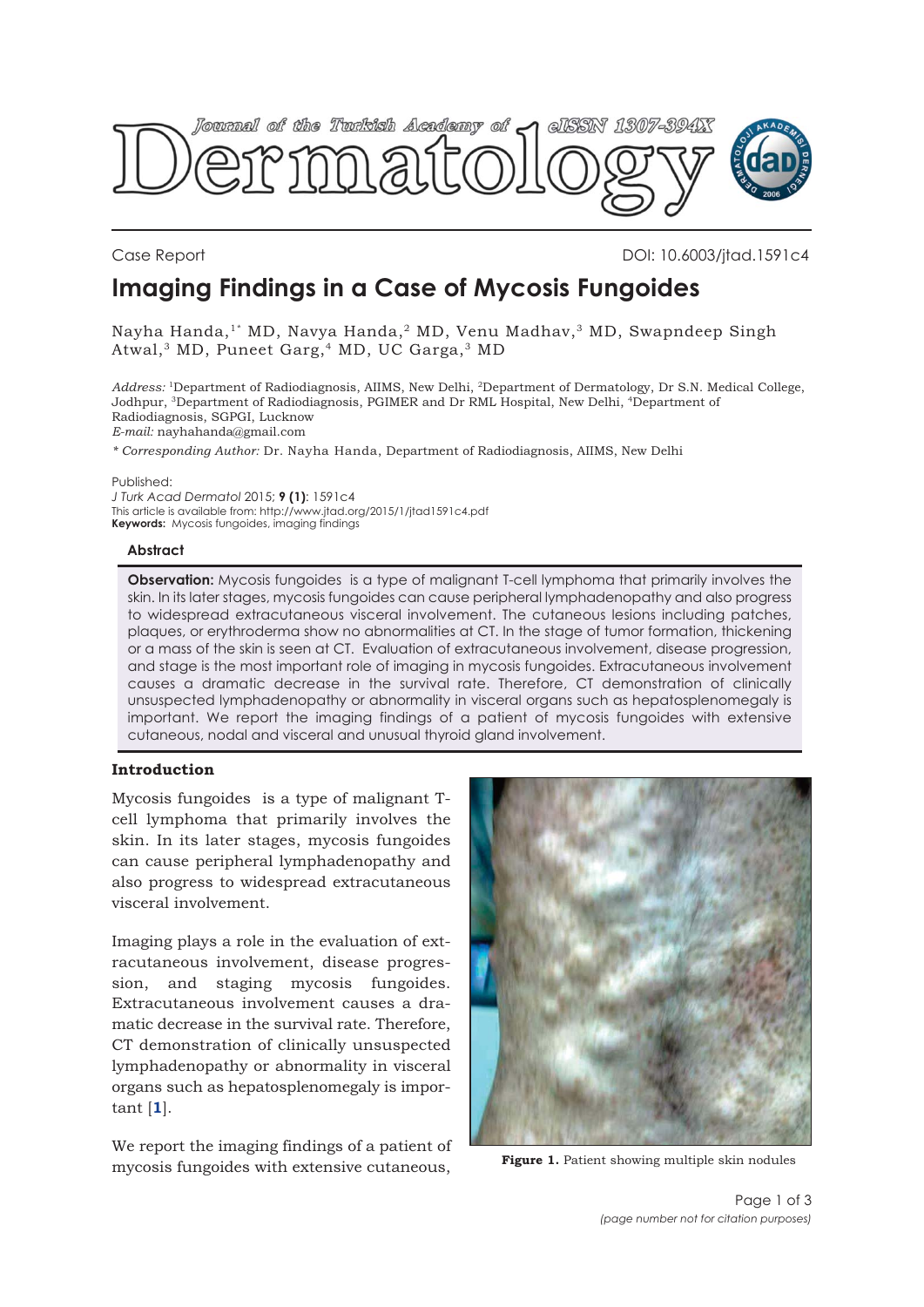### *J Turk Acad Dermato*l 2015; **9(1)**: 1591c4. http://www.jtad.org/2015/1/jtad1591c4.pdf



**Figure 2.** CT chest in lung window showing multiple nodules in bilateral lower lobes



**Figure 3.** CECT showing hypodense lesions in the liver and pancreas. Expansile lytic soft tissue of the right rib



**Figure 4.** CECT multiple enhancing subcutaneous nodules

nodal and visceral involvement and unusual involvement of the thyroid gland.

# **Case Report**

A 46 year old male presented with itchy hypopigmented patches which gradually progressed in size and number over the past two years. Patient also complained of nodular lesions all over the body (**[Figure 1](#page-0-0)**), some of which show ulceration for the last two months.

Blood investigations showed Haemoglobin: 11 g/dl, RBC count:3.98 /mm3,TLC: 4000/mm3, Platelet count: 1.2 lakh/mm3, DLC: P78 L20 E02. Peripheral smear showed normocytic normochromic anemia with anisocytosis and poikilocytosis.

Liver function tests, kidney function tests, serum electrolytes, thyroid function tests were within the normal range. HIV and VDRL tests were negative.



**Figure 5.** Ultrasound of the thyroid showing isoechoiec lesions with halo

Ultrasound and Contrast enhanced CT of the patient done in the Department of Radiology (**Figure 2, 3 and 4**).

Multiple isochoiec lesions with a hypoechoiec halo were noted in the thyroid on ultrasound with peripheral vascularity on Colour Doppler (**Figure 5**). These were seen as hypodense nonenhancing nodules on CT. There was no calcification within these nodules.

CT revealed multiple nodules in lower lobes of bilateral lungs.

Multiple hypodense nonenhancing lesions were noted in the liver, pancreas and in bilateral kidneys. A well defined lobulated lesion measuring 5x4.2 cm was noted in the left anterolateral abdominal wall. Similar smaller lesions noted in posterior abdominal wall. Multiple enhancing subcutaneous nodules noted.

Multiple lytic bone lesions associated with enhancing soft tissue component were seen involving the